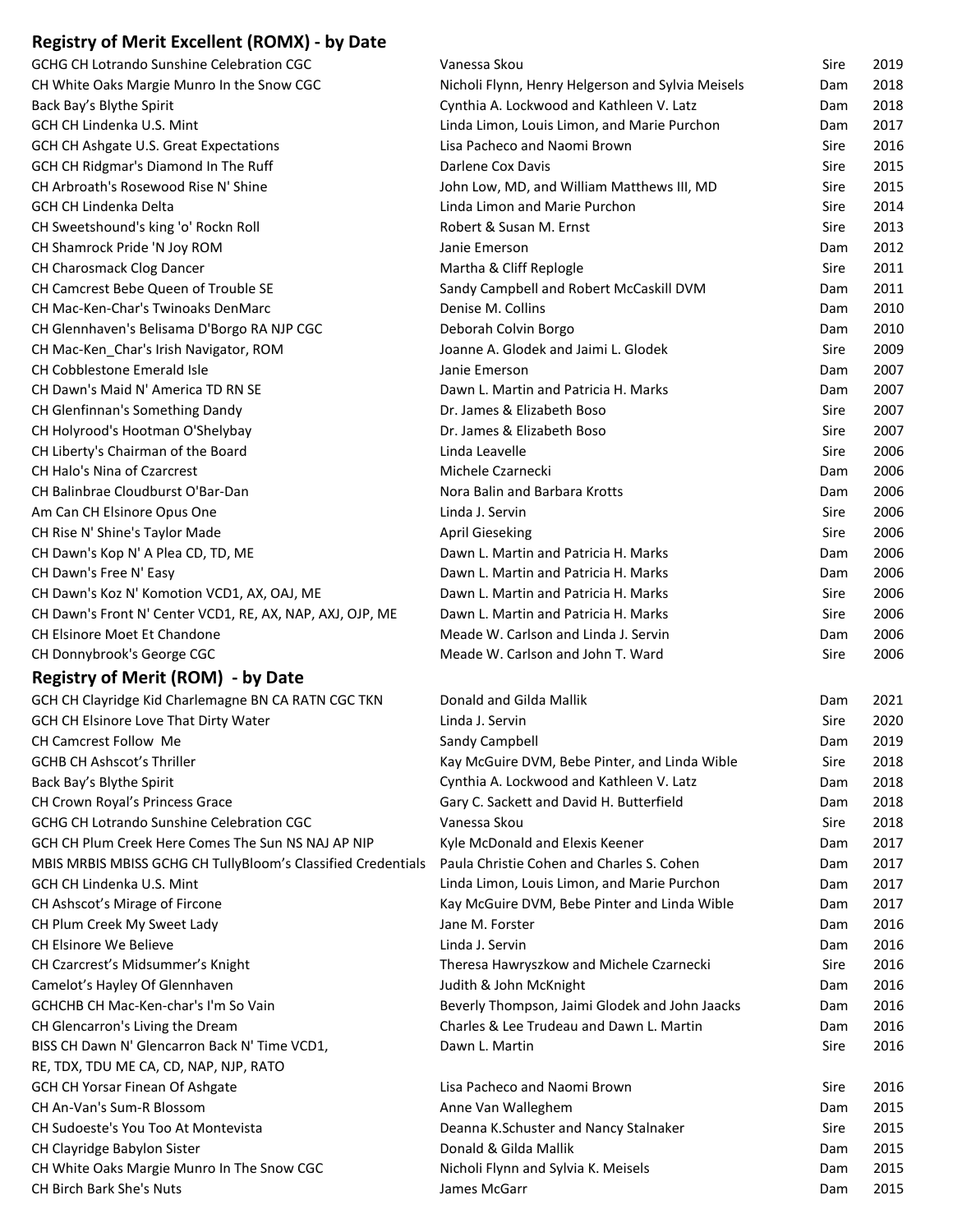| Lindenka Irish Cream                                                                             | Linda Limon and Marie Purchon                                 | Dam  | 2014 |
|--------------------------------------------------------------------------------------------------|---------------------------------------------------------------|------|------|
| Bonnie Brier Boot Scootin' Sadie                                                                 | Christine L. Swingle                                          | Dam  | 2014 |
| CH Headsup I Declare                                                                             | Nancy G. Stolsmark                                            | Dam  | 2014 |
| CH Sweetsound's King 'o' Rockn Roll                                                              | Robert & Susan M. Ernst                                       | Sire | 2013 |
| CH Dawn's Disorder N' The Court RE TD SE                                                         | Dawn Martin and Robin Teets                                   | Sire | 2013 |
| CH Dawn's Maid N' The Shade                                                                      | Judith Arenz and Dawn Martin                                  | Dam  | 2013 |
| <b>CH Fircone Forward</b>                                                                        | Bebe Pinter, Kay McGuire, DVM, and Linda Wible                | Dam  | 2013 |
| CH Arbroath's Rosewood Rise N' Shine                                                             | John Low MD and William Matthews III, MD                      | Sire | 2013 |
| CH CT Camcrest-Rime Q'd Up For Trouble VCD1 RAE AX OAJ MXP William R. Sanders and Sandy Campbell |                                                               | Sire | 2013 |
| AJP NF OFP ME EE                                                                                 |                                                               |      |      |
| Pilgrims Pride Skylane To Heaven                                                                 | Naomi Brown and Lisa Pacheco                                  | Dam  | 2012 |
| CH JGB's Northern Lights of Orion                                                                | Margaret A. Brown                                             | Dam  | 2012 |
| CH Morrisiena's A'Hylan Valentine                                                                | Martha Skapof and Patricia Marks                              | Dam  | 2012 |
| Skapof's Emily Ann                                                                               | Martha Skapof                                                 | Dam  | 2012 |
| CH Spirit's Nice N' Spicy RE TD SE                                                               | Jane E. Sajban and Dawn L. Martin                             | Dam  | 2012 |
| CH Dawn N' Ballyhoo Chica Loca RA TD                                                             | Kathleen A. Farrell, Elizabeth J. Carroll, and Dawn L. Martin | Dam  | 2012 |
| CH Karamynd No Strings On Me                                                                     | Christie Mariotto                                             | Sire | 2011 |
| CH Czarcrest's Mi'Wee Griffin RN                                                                 | Michele Czarnecki                                             | Sire | 2011 |
| CH Dawn's Kick 'N Up Sand RN                                                                     | Kathleen A. Farrell, Elizabeth J. Carroll, and Dawn L. Martin | Sire | 2011 |
| CH Back Bay Sound of the Sea at Seren                                                            | Kathleen V. Latz                                              | Dam  | 2011 |
| CH Birch Bark Devil May Care                                                                     | James McGarr                                                  | Dam  | 2011 |
| CH Deerhaven Bonnie Wee Macallan RN NA AXJ NF                                                    | Karen Flahive                                                 | Dam  | 2011 |
| CH Shamrock Chanel No.5 O'Stoneyhill                                                             | Janie Emerson                                                 | Dam  | 2011 |
| CH Country Girl Honey 'O' Bonnigaye                                                              | Linda McCutcheon                                              | Dam  | 2011 |
| <b>GCH CH Lindenka Delta</b>                                                                     | Marie Purchon and Linda Limon                                 | Sire | 2011 |
| CH Dawn's Scout N For Fair Skies                                                                 | Lee & Charles Trudeau and Dawn L. Martin                      | Dam  | 2011 |
| GCH CH Ridgmar's Diamond In The Ruff                                                             | Darlene Cox Davis                                             | Sire | 2011 |
| CH Dawn's Up N' The Ante RE TD JE                                                                | Dawn L. Martin, Elizabeth J. Carroll, and Kathleen A. Farrell | Sire | 2011 |
| CH Whitebriar Jaycie                                                                             | Thomas & Fredia Loveland                                      | Dam  | 2010 |
| CH Shamrock Pride 'N Joy                                                                         | Janie Emerson                                                 | Dam  | 2010 |
| CH Deerhaven Ima Mae Zing                                                                        | Jane C. & George F. Kays                                      | Dam  | 2010 |
| CH Nicmacs King of the Road                                                                      | Peggy & C.W. lewis                                            | Sire | 2010 |
| CH Camcrest Andsurely Mr. Fortune RN TD NA NAJ ME                                                | Sandy Campbell and Carol Greenwald                            | Sire | 2010 |
| CH Mi'Wee Perfect Obsession                                                                      | Pamela Johnston                                               | Sire | 2010 |
| CH Donnybrook's Nora                                                                             | Addice D. & Peter G. Thomas and Billye Ward                   | Dam  | 2009 |
| <b>CH Leman Elliott</b>                                                                          | Ginette Lemieux                                               | Sire | 2009 |
| CH Ashscot's Mandy-Lin                                                                           | Linda & Lee Wible and Kay McGuire DVM                         | Dam  | 2009 |
| CH Dawn's Maid N' America TD ME RA PROM                                                          | Dawn L. Martin and Patricia H. Marks                          | Dam  | 2009 |
| <b>CH Churchwarden's Sue</b>                                                                     | John & Mary Mistrangelo                                       | Dam  | 2009 |
| CH Clayridge High Cotton                                                                         | Donald & Gilda Mallik                                         | Dam  | 2009 |
| CH Glennhaven's Belisama D'Borgo RA NJP                                                          | Deborah Colvin Borgo                                          | Dam  | 2009 |
| Am Can CH Donnybrook's Connor                                                                    | Frederic B. & Dorothy S. Askin                                | Sire | 2009 |
| CH Svea's Back Bay Beach Baby                                                                    | Kathleen V. Latz                                              | Dam  | 2009 |
| CH Windsong Nancy's Kenzie                                                                       | <b>Bonnie West</b>                                            | Dam  | 2009 |
| CH Camcrest Lily White Anything But TD                                                           | William R & Anne C Sanders and Sandy Campbell                 | Dam  | 2009 |
| CH Sudoeste's Lush Life                                                                          | Nancy Stalnaker                                               | Dam  | 2008 |
| CH Elsinore Veuve Clicquot                                                                       | Linda J. Servin                                               | Dam  | 2008 |
| CH Glengrogan's Badabing Badaboom                                                                | Thomas & Fredia Loveland                                      | Sire | 2008 |
| CH Czarcrest's Blue Moon RN TD NAP OJP ME                                                        | Susan Chapman and Michele Czarnecki                           | Sire | 2008 |
| <b>CH Camcrest Bebe Queen of Trouble</b>                                                         | Sandy Campbell and Robert McCaskill DVM                       | Dam  | 2008 |
| Mi'Wee Perfect Attraction                                                                        | Pamela Johnson                                                | Dam  | 2007 |
| CH Dawn's Primrose O'Deerhaven                                                                   | Jane Kays and George Kays                                     | Dam  | 2007 |
| CH Glengrogan's Cooper's Kilt                                                                    | Suebeth Jordan, Bobby Jordan & Fredia Loveland                | Sire | 2007 |
| CH Mac-Ken-Char's Twinoaks DenMarc                                                               | Denise Collins & Marc Collins                                 | Dam  | 2007 |
| CH Lymehills So Simple                                                                           | Mrs. Robert E. Davis                                          | Sire | 2007 |
| CH Dawn's Maid N' America TD RN SE                                                               | Dawn L. Martin & Patricia H. Marks                            | Dam  | 2007 |
| Eng/Am CH Charosmack Clog Dancer                                                                 | Cliff Replogle & Martha Replogle                              | Sire | 2007 |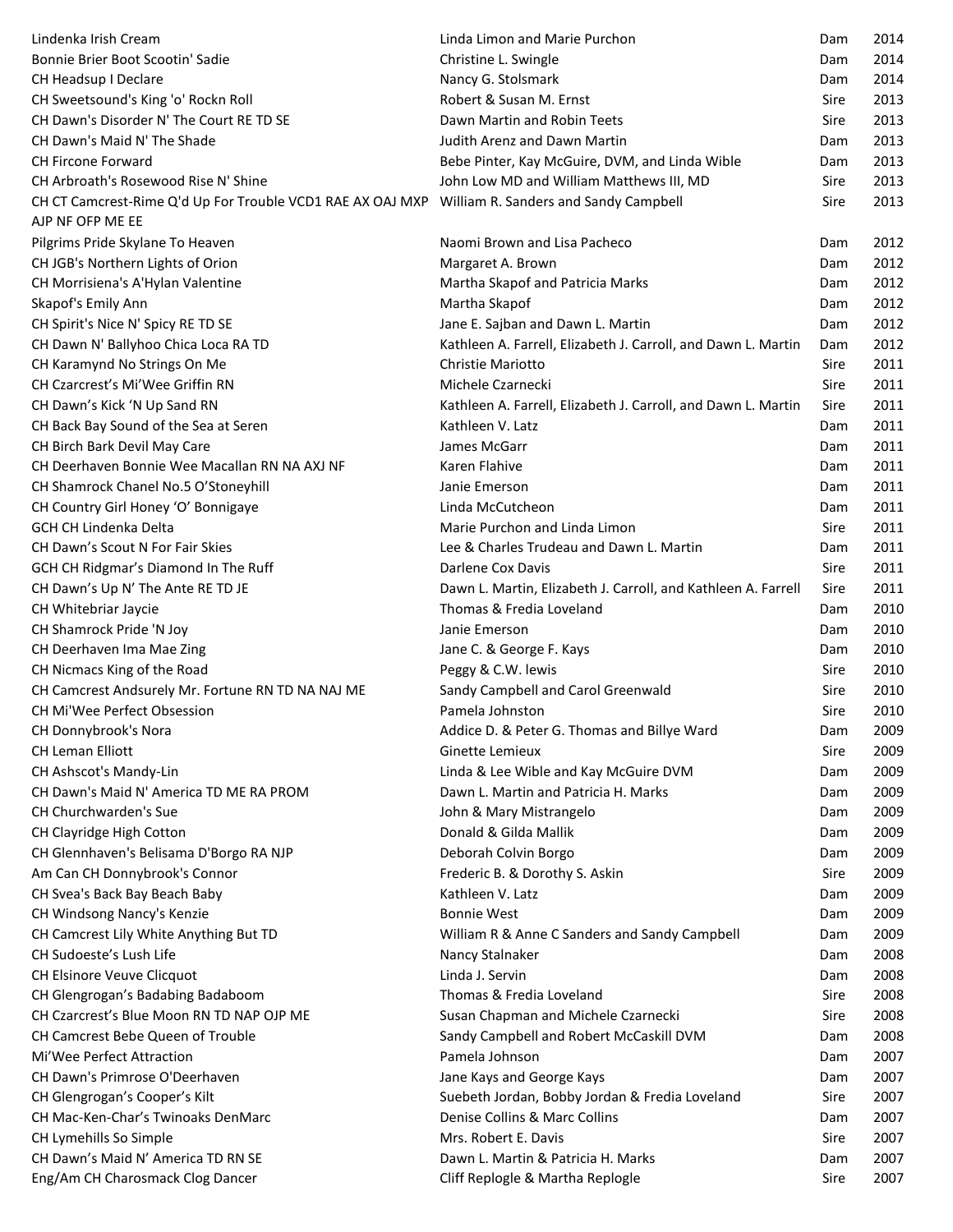| CH A'Hylan Full Moon A Rise'N                           | Patricia H. Marks & Dawn L. Martin                                      | Sire       | 2007         |
|---------------------------------------------------------|-------------------------------------------------------------------------|------------|--------------|
| CH Paddyhill's Flash of Brilliance                      | Barbara & Sam Callaway                                                  | Sire       | 2006         |
| CH McAlpin Claim To Fame At Kirkton TD                  | Allison Platt and Mary Fiore                                            | Sire       | 2006         |
| CH Czarcrest's Double Delight                           | Michele Czarnecki and Judy Baird                                        | Dam        | 2006         |
| CH Cobblestone Emerald Isle                             | Janie Emerson                                                           | Dam        | 2006         |
| CH Mac-Ken-Char's White Oaks Daisy                      | Sylvia K. & Dr. Gerry G. Meisels                                        | Dam        | 2006         |
| CH White Oaks Wings of Love                             | Sylvia K. & Dr. Gerry G. Meisels                                        | Dam        | 2006         |
| CH Paddyhill's Desert Rocks                             | Alice Shepard                                                           | Sire       | 2005         |
| CH Donnybrook's Matilda                                 | Diann and William Singletary                                            | Dam        | 2005         |
| CH Camcrest Queen of Hearts                             | Sandy Campbell                                                          | Dam        | 2005         |
| CH Elsinore Moet Et Chandone                            | Meade and Kelly Carlson & Linda Servin                                  | Dam        | 2005         |
| CH L'Esprit's Whitingshire Magnolia                     | Pamela G. Whiting, DVM                                                  | Dam        | 2005         |
| CH Fritsilver Mr. Mulligan                              | Jean M. Renaud                                                          | Sire       | 2004         |
| CH Dawn's Roar N' Rumble SE, TD                         | Louie J. Herczeg & Dawn L. Martin                                       | Sire       | 2004         |
| CH Bar-Dan's Pele'                                      | <b>Barbara Krotts</b>                                                   | Sire       | 2004         |
| CH Balinbrae Cloudburst O' Bar-Dan                      | Nora Balin & Barbara Krotts                                             | Dam        | 2004         |
| CH Hero's Tiger Lily                                    | Mrs. R. S. (Cookie) Pajak                                               | Dam        | 2004         |
| CH Czarcrest's Heirloom                                 | Michele A. Czarnecki                                                    | Dam        | 2004         |
| Holyrood's Pretty Woman                                 | Judith J. Francisco                                                     | Dam        | 2004         |
| <b>CH Mardot Madam Bon Chance</b>                       | Marleen C. Burford                                                      | Dam        | 2004         |
| CH Dawn's Front N' Center TD, AX, NAP, AXJ              | Dawn Martin & Patricia Marks                                            | Sire       | 2002         |
| CH Rime's Different Drummer                             | John Low, M.D.                                                          | Sire       | 2002         |
| CH Cloudcroft's Moira of Tiree                          | Kim and Allan Smith                                                     | Dam        | 2002         |
| CH Dawn's Free N' Easy                                  | Dawn Martin & Patricia Marks                                            | Dam        | 2002         |
| CH Glengloamin's Rise N' Shine                          | Gail & Gene Miller and Dr. James & Elizabeth Boso                       | Dam        | 2002         |
| Holyrood's Lest We Forget                               | <b>Judith Francisco</b>                                                 | Dam        | 2002         |
| CH Mer-Lee's Gudgolly Miz Molly                         | Elizabeth Merritt                                                       | Dam        | 2002         |
| CH White Oaks Wings of Love                             | Sylvia K and Dr. G. G. Meisels                                          | Dam        | 2002         |
| CH Halo's Highland Heather                              | Michele Czarnecki & Pamela Johnston                                     | Dam        | 2002         |
| CH Rise N Shine's Taylor Made                           | <b>April Gieseking</b>                                                  | Sire       | 2001         |
| Am/Can CH Sheetaras Craggencroft Edition                | Karen Lindburg                                                          | Dam        | 2001         |
| Glenmars Snostorm O Chucklyn                            | Margaret and Glenn Snow                                                 | Dam        | 2001         |
| CH Sudoeste's Lord of the Rings                         | Nancy Stalnaker                                                         | Sire       | 2001         |
| CH Camcrest Andsurely Trouble TD, NA, NAJ, ME           | Sandy Campbell                                                          | Dam        | 2001         |
| Passion of Pandwyck                                     | Dawn Diemer                                                             | Dam        | 2001         |
| CH Dawn's Koz N' Komotion VCD1, AX, ME, OJ              | Dawn Martin & Patricia Marks                                            | Sire       | 2000         |
| CH Donnybrook's George                                  | Meade Carlson & John T. Ward                                            | Sire       | 2000         |
| CH Elsinore Opus One                                    | Linda J. Servin                                                         | Sire       | 2000         |
|                                                         |                                                                         |            |              |
|                                                         |                                                                         |            |              |
| CH Danny Boy's Frosted Mist                             | Nora Hackathorn                                                         | Dam        | 2000         |
| CH Elsinore Grand Cru                                   | Linda J. Servin                                                         | Dam        | 2000         |
| CH Emerald Acres Wisperin Wind                          | <b>Marty Cary</b>                                                       | Dam        | 2000         |
| CH Mac-Ken-Char's Ashcot Liberty                        | Joanne and Jaimi Glodek                                                 | Sire       | 1999         |
| CH Mac-Ken-Char's Pride O'Lin-Chris                     | Joanne and Jaimi Glodek                                                 | Sire       | 1999         |
| CH Cloudcroft's Mulberry Punch                          | Madeline Kronby                                                         | Sire       | 1999         |
| CH Airhaven's Amelia Earhart                            | Rebecca Coleman                                                         | Dam        | 1999         |
| CH Lite N Lively's X Encore                             | Emile Schoonover                                                        | Dam        | 1999         |
| CH Biljonblue's Best of Times                           | Robert and Susan Ernst                                                  | Sire       | 1999         |
| CH Cloudcroft's Punchline                               | Gale McDonald                                                           | Sire       | 1999         |
| CH Donnybrook's Katherine                               | Billye Ward & Lucille C. Kerns                                          | Dam        | 1999         |
| CH Honey Hill's Lady Love                               | Joseph and Naomi Engers                                                 | Dam        | 1999         |
| CH Promise O'Peter Pan                                  | Thomas H. and Barbara Barrie                                            | Dam        | 1999         |
| CH Paddyhill's Tricks N Treats                          | Alice Shepard & Susan T. and Robert H. Masch                            | Dam        | 1999         |
| CH Mac-Ken Char's White Shadow                          | Joan M. Stanley & Shane A. Allbee                                       | Sire       | 1998         |
| <b>CH Orions Rising Sun</b>                             | Ida Keushgenian & Edward Curran                                         | Sire       | 1998         |
| CH Ashcot's My Wild Irish Rose                          | Joanne and Jaimi Glodek                                                 | Dam        | 1998         |
| CH Dawn's Kop N' A Plea<br>CH L'Esprits Donna of Mirage | Dawn L. Martin & Patricia Marks<br>Gary R. Gabrial & Florence MacMillan | Dam<br>Dam | 1998<br>1998 |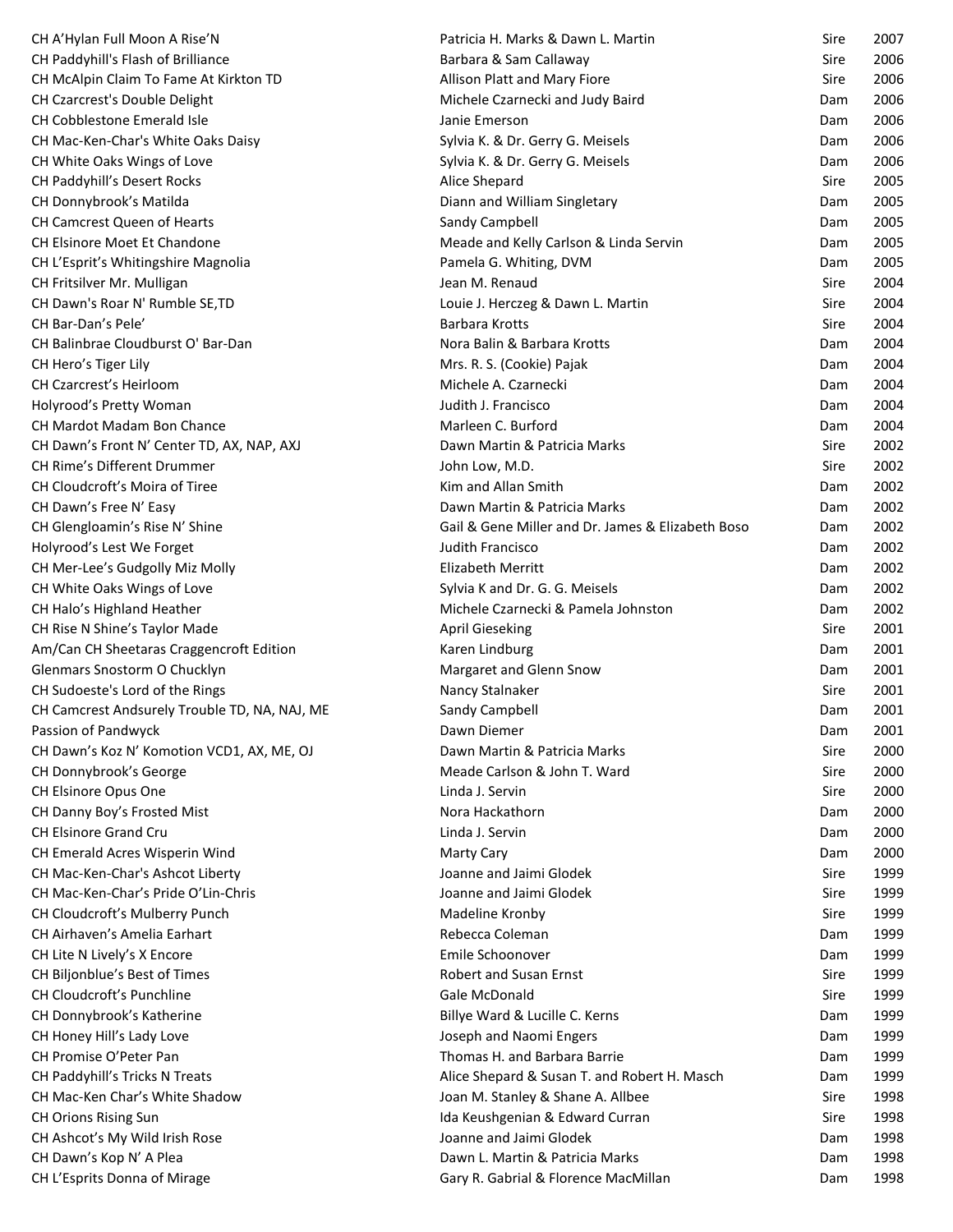| CH Biljonblues Birgitta                    | <b>Biljonblue Kennels</b>                  | Dam  | 1998 |
|--------------------------------------------|--------------------------------------------|------|------|
| CH Holyrood's Ms. Highfalutin              | Peter and Berna Gaul & Judith Francisco    | Dam  | 1998 |
| CH BryBern's Errol Flynn                   | Peter and Berna Gaul                       | Sire | 1997 |
| CH Liberty's Chairman of the Board         | Linda B. Leavelle                          | Sire | 1997 |
| CH Shirl's Proud Highlander                | <b>Margaret McAndrews</b>                  | Sire | 1997 |
| CH Olac Moonblaze                          | Harold Heubel                              | Sire | 1997 |
| <b>CH Haweswalton Genie</b>                | John T. and Billye Ward                    | Dam  | 1997 |
| CH Round Town Glory O'BryBern              | Peter and Berna Gaul                       | Dam  | 1997 |
| <b>CH Arnholme Annabelle</b>               | Harol Heubel                               | Dam  | 1997 |
| CH Rime's Off To See The Wizard            | Anne and William Sanders                   | Dam  | 1997 |
| CH Ashgate Alistair of Trewen              | Martha W. Black & Angeline F. Austin       | Sire | 1996 |
| CH Dalriada Sam I Am                       | Janis Chapman                              | Sire | 1996 |
| CH Holyrood's Hotspur O'Shelly Bay         | Lewis and Marilyn Foster                   | Sire | 1996 |
| CH Honey Hill's Magnum Lite                | Joseph and Naomi Engers                    | Sire | 1996 |
| CH Allmywestie's Raising Kane              | Linda A. Antonaccio                        | Dam  | 1996 |
| CH Hero's Lady Sarah                       | Mrs. R. S. Pajak                           | Dam  | 1996 |
| CH L'Esprits Ms. Muffet O'Mirage           | Beverly J. Sundin                          | Dam  | 1996 |
| CH Padiwak's Centerfold                    | Pamela Evans, James Boso & Dianne Prichard | Dam  | 1996 |
| CH Skaket's Taffy                          | <b>Mitzi Gauthier Beals</b>                | Dam  | 1996 |
| CH Whitecrest Chica de Sudoeste CD         | Nancy H. Stalnaker                         | Dam  | 1996 |
| CH Round Town Ivan The Terror              | Amelia Musser                              | Sire | 1995 |
| CH Bar-Dan's Naughty But Nice              | <b>Barbara Krotts</b>                      | Dam  | 1995 |
| CH Padiwak's Great Expectations            | Lewis and Marjorie Conway                  | Dam  | 1995 |
| CH Glengloamin's Syncopation               | James and Elizabeth Boso                   | Dam  | 1995 |
| CH Briarton Pete of Stonecourt             | Janice Carkin                              | Sire | 1994 |
| CH Kilkerran The Joker Is Wild             | Kathleen Kompare & Brian Forrow            | Sire | 1994 |
| CH Penelope O'Peter Pan                    | <b>Thomas and Barbara Barrie</b>           | Dam  | 1994 |
| CH Kilkerran Kildare O'Wicket              | Debra H. Owen                              | Sire | 1993 |
| CH Roselynde's Radiant Star                | Gwendolyn Law                              | Dam  | 1993 |
| CH Olac Moonpenny of Bel-West              | Harol Heubel                               | Dam  | 1993 |
| CH Glengidge Plum Candy                    | Helene and Seymour Weiss                   | Dam  | 1993 |
| Am Can CH Lair O'Lyon's Killundine Chip CD | Melinda Lyon & Daphne Gentry               | Sire | 1992 |
| CH Gulliver of Guilliland                  | Darlene Cox Davis                          | Sire | 1992 |
| CH Sumway Solar Spectre                    | Dee and Dick Hanna                         | Sire | 1992 |
| CH Dawn's Up N' Adam                       | Dawn Martin                                | Sire | 1992 |
| CH Holyrood's Hootman O Shelly Bay         | Dr. James and Elizabeth Boso               | Sire | 1992 |
| <b>CH Nor'Westies Wee Mac</b>              | <b>Margaret McAndrews</b>                  | Sire | 1992 |
| <b>CH Ballacoar Moffat Is Justrite</b>     | Frank Burke                                | Sire | 1992 |
| CH Halo's Nina of Czarcrest                | Michele and John Czarnecki                 | Dam  | 1992 |
| CH Holyrood's Liza With A Z                | Judith Francisco                           | Dam  | 1992 |
| CH Holyrood's Ms. Mayhem                   | Marilyn Foster                             | Dam  | 1992 |
| CH Sno-Bilt's Pac man                      | Jerry L. Magee                             | Sire | 1991 |
| CH Whitebriar Jollimont                    | Kathleen Kompare                           | Sire | 1991 |
| CH Newtonglen Foot Print                   | Amelia Musser                              | Sire | 1990 |
| CH Mauradoon's Lacy of Sanbur              | Frank Burke & Dan Santos                   | Dam  | 1990 |
| CH Mac-Ken-Char's Roxy O'The Ridge         | Joanne and Jaimi Glodek                    | Dam  | 1990 |
| <b>CH Tollcross Janeta</b>                 | Anita Becky                                | Dam  | 1990 |
| CH Snowbank Daisy A day                    | James Barr & Ina Glazier-Barr              | Dam  | 1990 |
| CH Higgiins o' the Ridge                   | Marjadele Schiele                          | Sire | 1989 |
| CH Rushpark Regent                         | Mr. And Mrs. Howard Lay                    | Sire | 1989 |
| CH Jopete Jamie Macpherst                  | <b>Edward McParlan</b>                     | Sire | 1989 |
| CH Nor' Westie's Wee bear CD               | Nancy Stalnaker                            | Dam  | 1989 |
| CH Pickwick Sunburd of Snowbank            | Cliff & Martha Replogle                    | Dam  | 1989 |
| CH White Cliff Lady Muffin                 | Mr. and Mrs. Joseph Engers                 | Dam  | 1989 |
| CH Craggencroft Cameron's Chris            | Linnea Wiita & Karen Lindberg              | Dam  | 1989 |
| CH Glenfinnan's Something Dandy            | Dr.James & Elizabeth Boso                  | Sire | 1988 |
| CH Skaket's Chunkies UD                    | Nancy Gauthier                             | Sire | 1988 |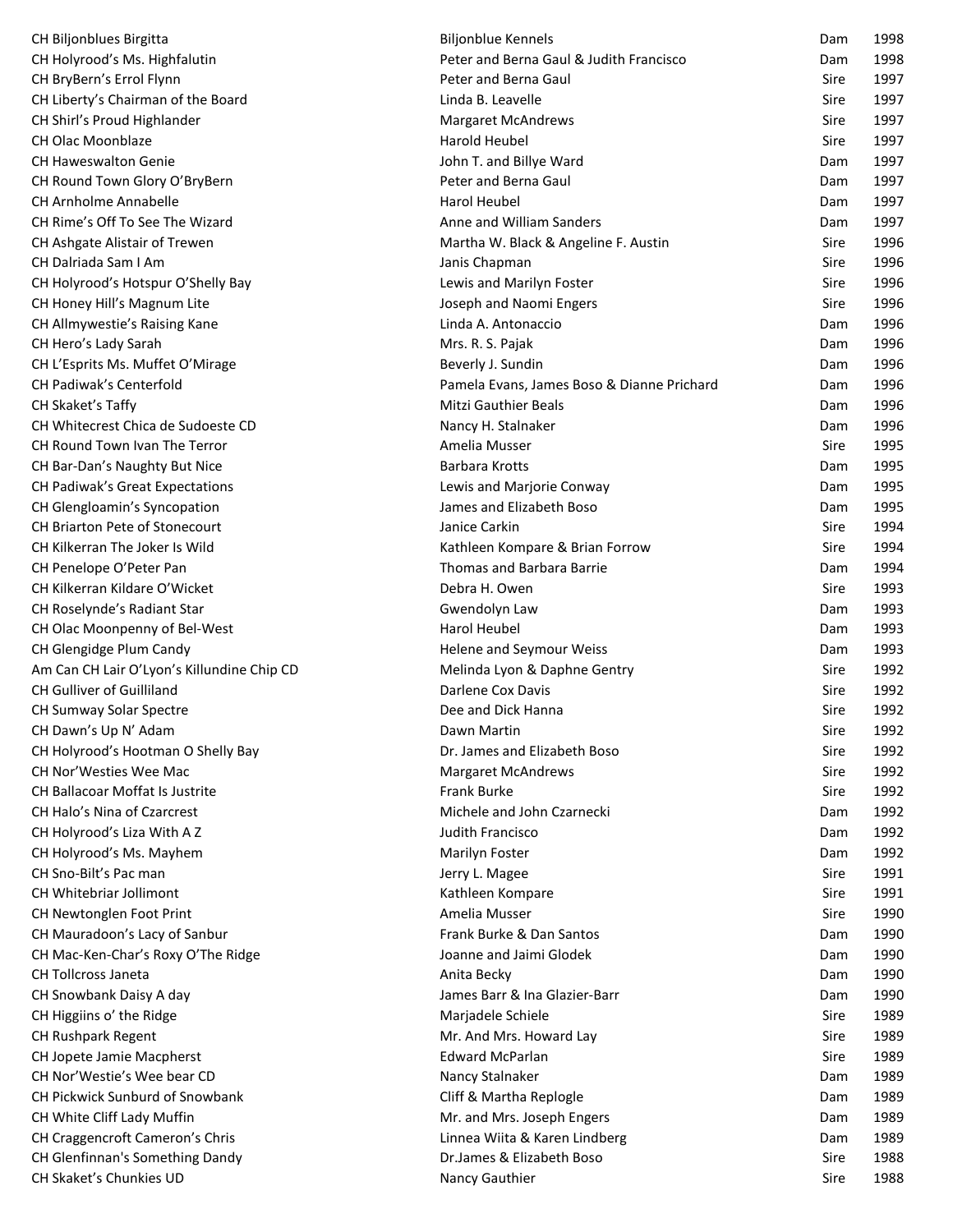| Misty Moor Highland Lass           | Arleen Otto                                    | Dam  | 1988 |
|------------------------------------|------------------------------------------------|------|------|
| CH Mar-Lee's Tara of Bel-West      | <b>Elizabeth Merritt</b>                       | Dam  | 1988 |
| CH Kilkerran Blithe Spirit         | Kathleen and Wayne Kompare                     | Dam  | 1988 |
| CH The Lady Lorna Doon MacDuff     | Daphne Gentry & Betty Williams                 | Dam  | 1988 |
| CH Kemyell Krackerjack             | W. H. Sterg O'Dell                             | Sire | 1987 |
| CH Pegasus of Pandwyck             | Dawn Diemer                                    | Sire | 1987 |
| CH Kenwood Measure For Measure     | <b>Edward McParlan</b>                         | Sire | 1987 |
| CH Round Town Duke J. Ellington    | Amelia Musser                                  | Sire | 1987 |
| CH MacLay's Man From Missouri      | Nancy Cluba                                    | Sire | 1987 |
| CH Kortni of Windy Hill            | Kathleen and Wayne Kompare                     | Dam  | 1987 |
| CH Rime's Elspeth                  | Robert and Kathleen M. Berman and Anne Sanders | Dam  | 1987 |
| CH MacLay's Mimi                   | Kara and Sorenza Lay                           | Dam  | 1987 |
| Heritage Heidi of Storyland        | Mr. and Mrs. Wendell Little                    | Dam  | 1987 |
| CH Whitemont Frolic TWA            | Judith Francisco                               | Dam  | 1987 |
| CH Sno-Bilts Bragtime              | Jodine Vertuno                                 | Dam  | 1987 |
| CH Stonehedge Moonstone            | Kathleen and Wayne Kompare                     | Dam  | 1987 |
| CH Biljonblue's BeeGee             | <b>Biljonblue Kennels</b>                      | Sire | 1986 |
| CH Skaket's Candy Man, CD          | Nancy and Mitzi Gauthier                       | Sire | 1986 |
| CH Donnybrook's Benjamin           | Billye Ward & Triskett Vogelius                | Sire | 1986 |
| CH Olac Moondrift                  | Pat Darby                                      | Sire | 1986 |
| CH Mac-Ken-Char's Irish Navigator  | Joanne and Jaimi Glodek                        | Sire | 1986 |
| CH Peppermint Patti of Pandywck    | Dawn Diemer                                    | Dam  | 1986 |
| CH Cynosure Orion The Hunter       | Mr. and Mrs. Joe Keushgenian                   | Sire | 1985 |
| CH Sno-Bilt's Puzzle               | Jodine Vertuno                                 | Sire | 1985 |
| CH Marwood's Tiddley Wink          | Marjorie U. Harness                            | Sire | 1985 |
| Hilltop's Spark of Noel            | Brenda Schwartz & Marjorie U. Harness          | Dam  | 1985 |
| CH Craigty's Something Special     | Mary Lowry Charles                             | Dam  | 1985 |
| CH Beechbourne Biljonblue Bee      | <b>Biljonblue Kennels</b>                      | Dam  | 1985 |
| Bel-West's Buttercup               | Mr. and Mrs. Wendell Little                    | Dam  | 1985 |
| CH Whitebriar Jeronimo             | Mr. and Mrs. Thomas Fraser                     | Sire | 1984 |
| CH Buddy O' The Ridge              | Marjadele Schiele                              | Sire | 1984 |
| CH Carmyle-Rime's Dylan T CD       | Mr. and Mrs. Gary Rich                         | Sire | 1984 |
| <b>CH Bonnie Brier Heathertoes</b> | <b>Christine Swingle</b>                       | Dam  | 1984 |
| Merryhart Chastity                 | Mr. and Mrs. Wendell Little                    | Dam  | 1984 |
| CH Birkfell Sweet and Lovely       | Mr. and Mrs. Raymond W. Ross                   | Dam  | 1984 |
| CH Imperial's Mata Hari            | Mr. and Mrs. Helmut Buchele                    | Dam  | 1984 |
| Mac-Ken-Char's Wild Irish          | Joanne and Jamie Glodek                        | Dam  | 1984 |
| CH MacLay's Merry Mandolin         | Mr. and Mrs. Howard D. Lay                     | Dam  | 1984 |
| CH Whitebriar Jaspuck              | Dr. and Mrs. G. G. Meisels                     | Sire | 1983 |
| CH Olac Mooncloud                  | R. Hanna, R. Widden & W. Webb                  | Sire | 1983 |
| CH Mar-El's Might MacMuffin        | D. L. Kuchar                                   | Dam  | 1983 |
| Nor-Westie's Wee Flurry            | Mr. and Mrs. Paul F. McAndrew                  | Dam  | 1983 |
| CH Whitebriar Jesta                | Mrs. Robert Mocabee                            | Dam  | 1983 |
| <b>CH Whitebriar Jerell</b>        | Dr. and Mrs. G. G. Meisels                     | Dam  | 1983 |
| CH D & D's Aim-Us of Melrose       | Mr. and Mrs. R. L. Hanna                       | Sire | 1982 |
| CH London's Duffy MacDuff          | Mr. and Mrs. Jerry London                      | Sire | 1982 |
| CH Sno-Bilt's Aquarius             | Jodine Vertuno                                 | Sire | 1982 |
| <b>CH Pillerton Priceless</b>      | <b>Edward McParlan</b>                         | Dam  | 1982 |
| CH Laird Brig-A-Doon MacDuff       | Mr. and Mrs. J. W. Williams                    | Sire | 1981 |
| CH Biljonblue's Ali Baba           | William Ferrara & John Price                   | Sire | 1981 |
| CH Skaket's Lolly Pop              | Nancy and Ernest J. Gauthier                   | Dam  | 1981 |
| Pillerton Prejudice                | Sylvia J. Kearsey                              | dam  | 1981 |
| CH Loch Ness MacTavish CD          | Rita MacDonald                                 | Sire | 1980 |
| CH B. J's Sir Becket               | Anita Becky                                    | Sire | 1980 |
| CH Whitebriar Jolyminx             | Mr. and Mrs. J. T. Ward                        | Dam  | 1980 |
| CH Charlain's Holly-Go-Love Leah   | Mrs. Carol Boatwright                          | Dam  | 1980 |
| CH Merryhart Tattletale            | Mr. and Mrs. J. W. Eberhardt                   | Dam  | 1980 |
|                                    |                                                |      |      |